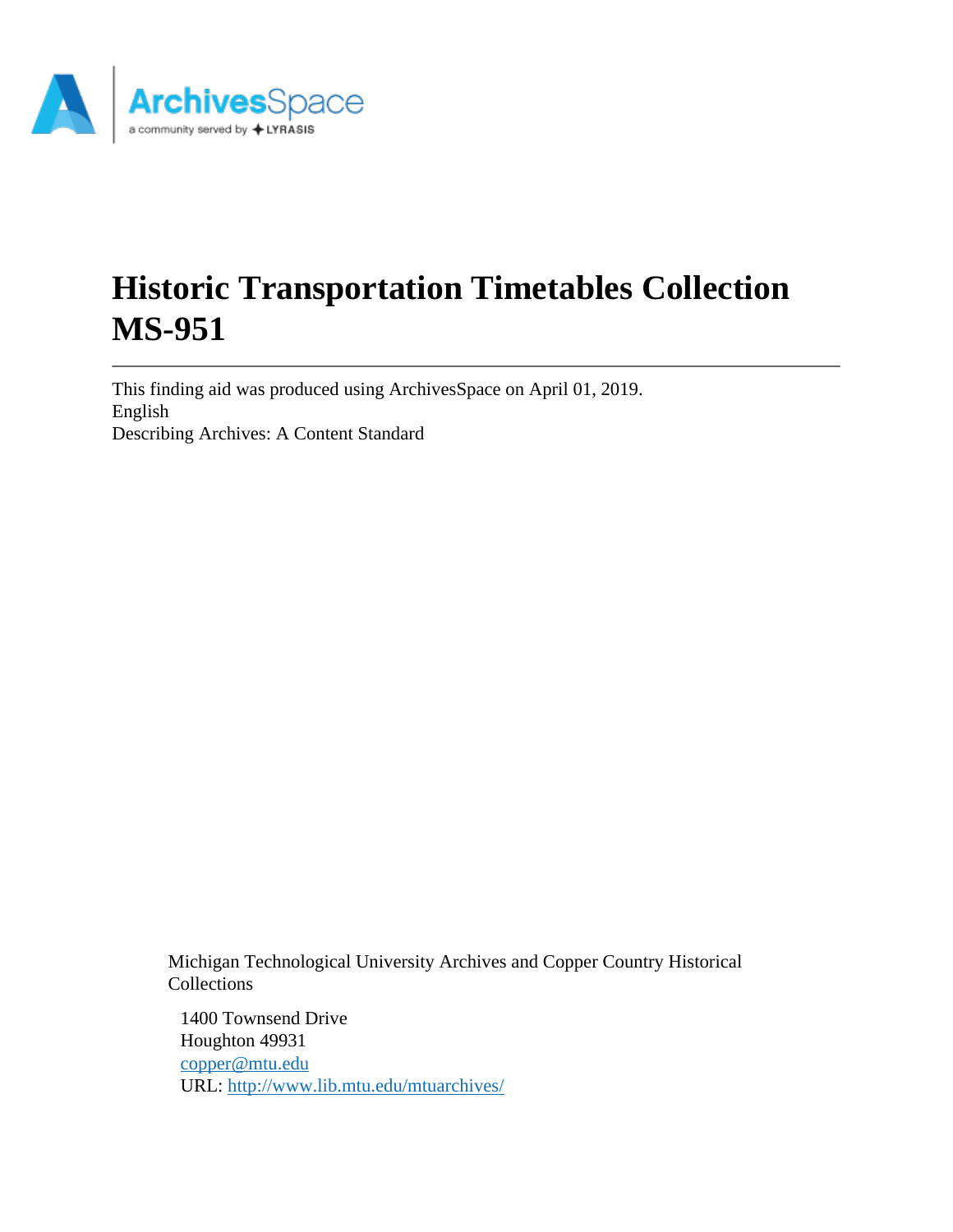# <span id="page-1-0"></span>**Table of Contents**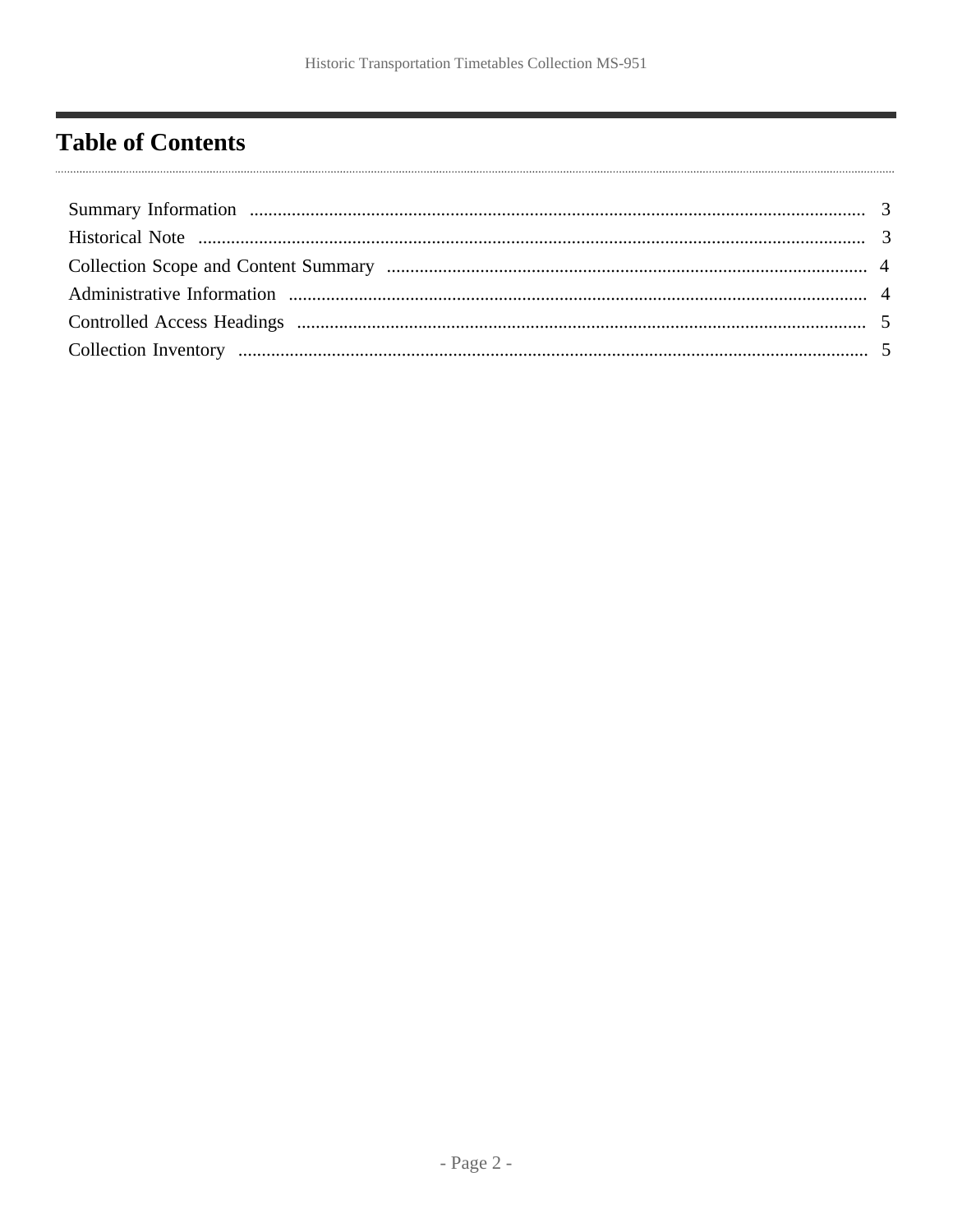# <span id="page-2-0"></span>**Summary Information**

| <b>Repository:</b>                      | Michigan Technological University Archives and Copper Country<br><b>Historical Collections</b>                |  |
|-----------------------------------------|---------------------------------------------------------------------------------------------------------------|--|
| <b>Title:</b>                           | <b>Historic Transportation Timetables Collection</b>                                                          |  |
| ID:                                     | MS-951                                                                                                        |  |
| Date:                                   | circa 1911-circa 1933                                                                                         |  |
| <b>Physical Description:</b>            | 0.01 Cubic Feet 1 folder                                                                                      |  |
| Language of the<br><b>Material:</b>     | English                                                                                                       |  |
| Language of the<br><b>Material:</b>     | English                                                                                                       |  |
| <b>Mixed Materials</b><br>$[sc\_box]$ : | 5                                                                                                             |  |
| [folder]:                               | 53                                                                                                            |  |
| Abstract:                               | Collection, circa 1911-1933, of historic timetables from various forms<br>of mass transportation in Michigan. |  |

# **Preferred Citation**

MS-951, Historic Transportation Timetables Collection, Michigan Technological University Archives and Copper Country Historical Collections, Houghton, Michigan.

#### **^** [Return to Table of Contents](#page-1-0)

# <span id="page-2-1"></span>**Historical Note**

While the Historic Transportation Timetables Collection includes items from many companies, of greatest interest to those focused on transportation in the Copper Country may be the collection's materials pertaining to the Duluth, South Shore & Atlantic Railway (DSS&A). The DSS&A was formed in 1887 from the foundation laid by several earlier railroad companies, including the Mineral Range Railroad, which began its life in Hancock in 1873. By 1929, its routes spanned the Upper Peninsula and, on its own track or through connections, permitted passengers to voyage to such cities as Chicago and Minneapolis. The rail line struggled to turn a profit under the subsequent ownership of Canadian Pacific Railway and eventually merged with another Canadian Pacific subsidiary, the Soo Line.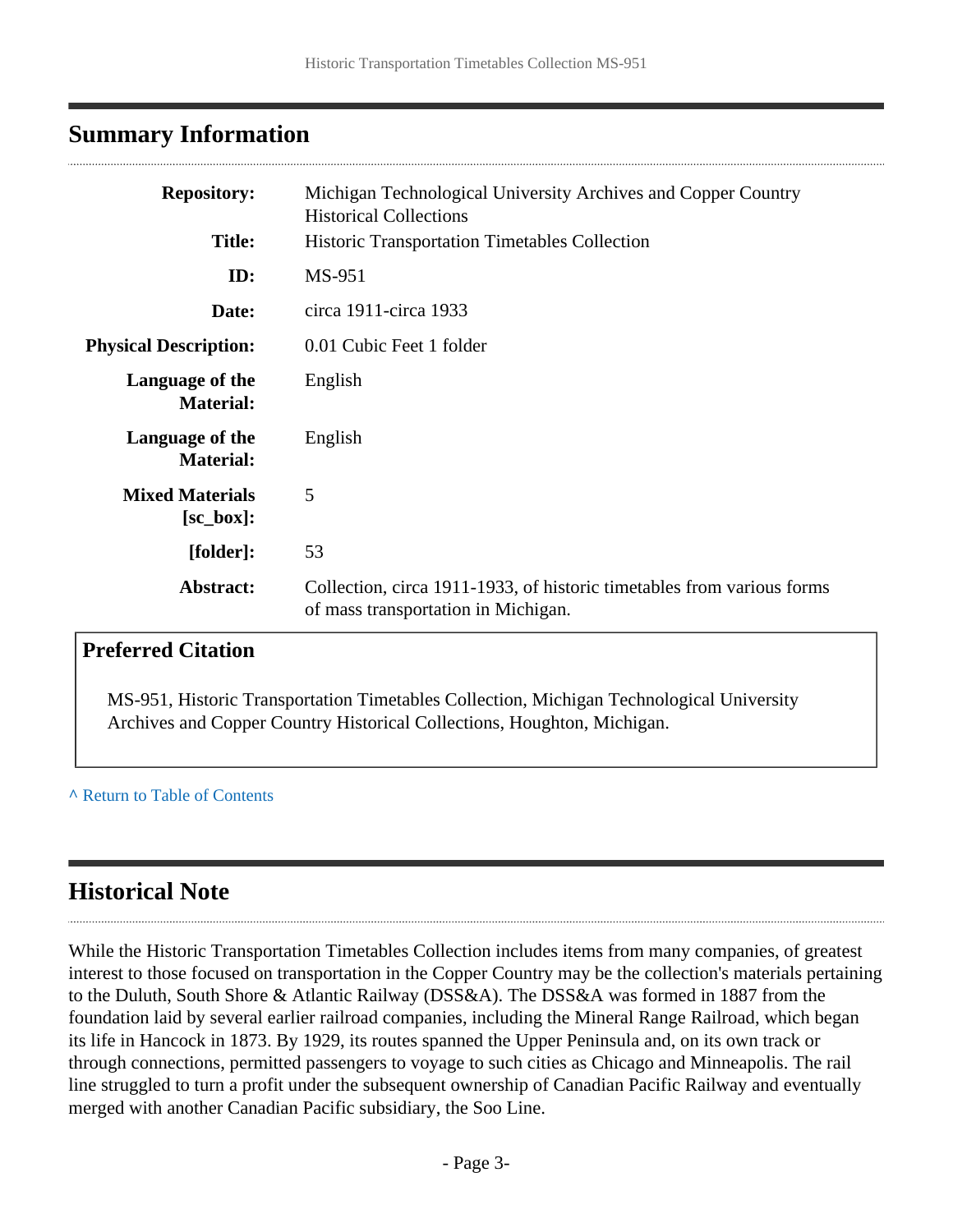# <span id="page-3-0"></span>**Collection Scope and Content Summary**

Collection, circa 1911-1933, of ten historic timetables from various forms of mass transportation in Michigan. The majority of the materials were produced by railroad companies whose routes traversed some portion of Michigan, such as the Duluth, South Shore & Atlantic Railway, whose Mineral Range Railroad operated extensively in the Upper Peninsula. Steamboat companies conducted leisure tours of the Great Lakes and bus lines attempting to establish themselves as modern travel options are also represented in this assembled collection. While all of the documents include elements of a schedule, several also incorporate extensive advertisements for leading hotels and attractions, allowing the researcher a deeper look into the logistics and experiences of Michigan travel in the early 20th century.

**^** [Return to Table of Contents](#page-1-0)

### <span id="page-3-1"></span>**Administrative Information**

#### **Publication Statement**

Michigan Technological University Archives and Copper Country Historical Collections

1400 Townsend Drive Houghton 49931 [copper@mtu.edu](mailto:copper@mtu.edu) URL:<http://www.lib.mtu.edu/mtuarchives/>

#### **Access**

Available for use in the Michigan Technological University Archives and Copper Country Historical Collections.

#### **Processing History**

Emily Riippa, 11/18/2016

#### **Conditions Governing Use**

Various copying restrictions apply. Guidelines are available from Michigan Technological University Archives & Copper Country Historical Collections.